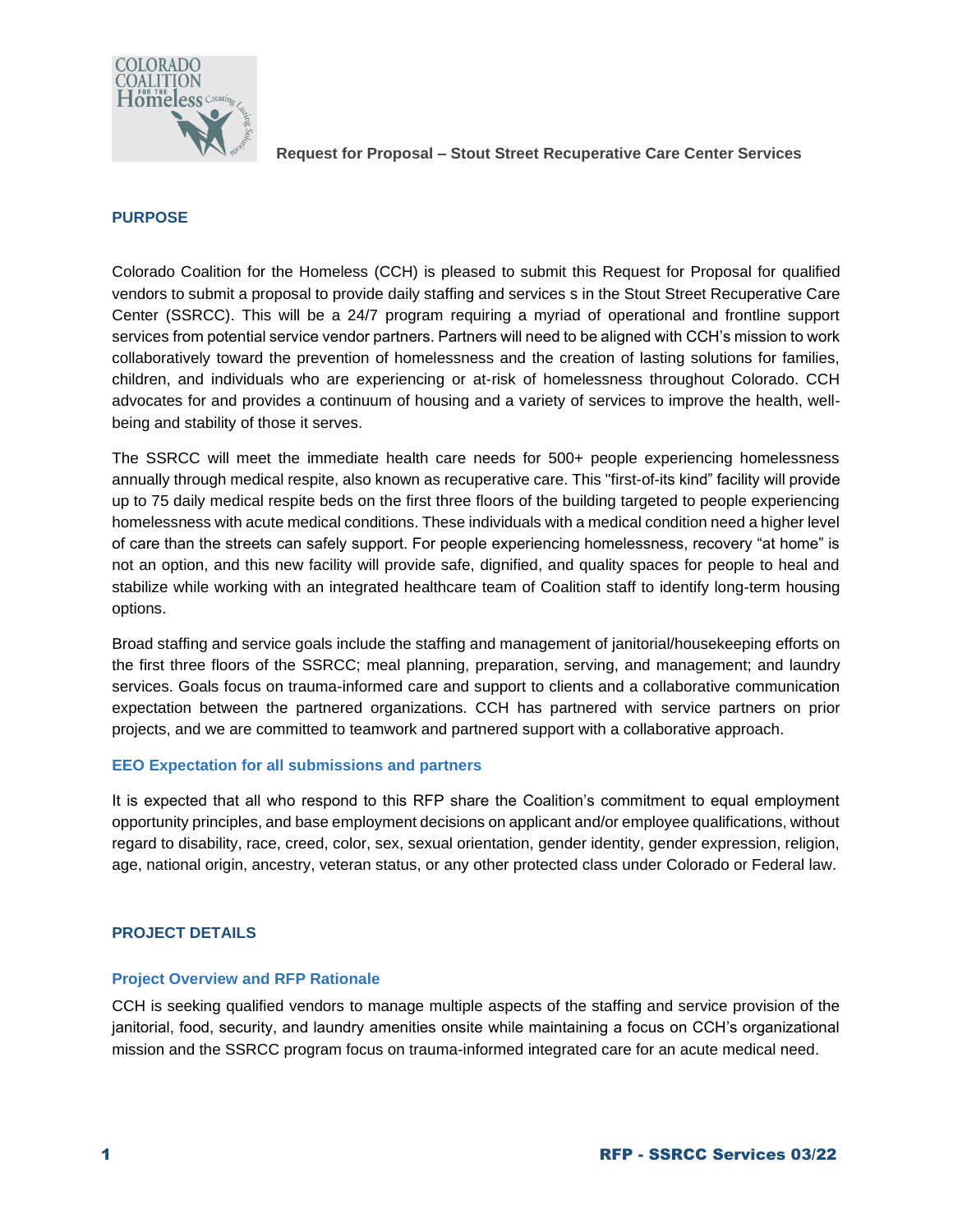

Support will be provided in the first three floors of the SSRCC building. An expected daily census of 70-75 daily patients is expected, including a discharge expectation of 5-10% of census daily and an intake expectation of 5-10% of census daily.

Vendors must provide and maintain any and all licenses and permits required of the City, County, State and Federal Government, as well as any other legal and regulatory requirements. Vendors must provide and maintain any and all applicable insurance requirements at vendors' own expense and must present a certificate of insurance naming the Coalition as an additional insured and certificate holder prior to the commencement of work. Required coverage may include but are not necessarily limited to, commercial liability, workers compensation, crime, business automobile, and umbrella/excess coverage at limits that will be communicated to the vendor upon selection.

There are many benefits associated with partnering for staffing and service support, including:

- Greater access to a larger candidate pool
- Quicker recruiting and hiring turnaround
- Less bandwidth to HR, IT, finance, and other administrative teams that support employees directly/indirectly
- More community partnership in leveraging expertise for food preparation, food serving, food cleanup, menu planning, and food cost control and inventory management that community partners possess
- Leveraging community partners' connections that would be beneficial for SSRCC operations
- More flexibility with program staffing and service needs that will start off smaller and scale up within first 1-3 months of program start date
- Greater ability to hire individuals within specific areas of expertise and focus

# **Security Services Statement of Work (SOW)**

Vendor will provide security personnel services for the exterior of building, and the first three floors of the building at the SSRCC location. The vendor will work closely with the CCH Safety Director to determine training requirements; support and communicate expectations; and determine when/if security service level needs to increase and/or decrease. Shared patrol of exterior areas will be jointly determined.

Security Personnel Services includes:

- Maintaining a visual and engaged presence of security by remaining active and alert to client activity.
- Provide support to program clients and Colorado Coalition for the Homeless (CCH) staff with by providing general customer service such as answering questions and providing directional direction and assistance.
- Patrol as needed in hallways, common areas, general indoor and outdoor premises, smoking areas, parking lots and structures, stairwells, and exit doors when applicable of the SSRCC building to ensure safety of guests and staff.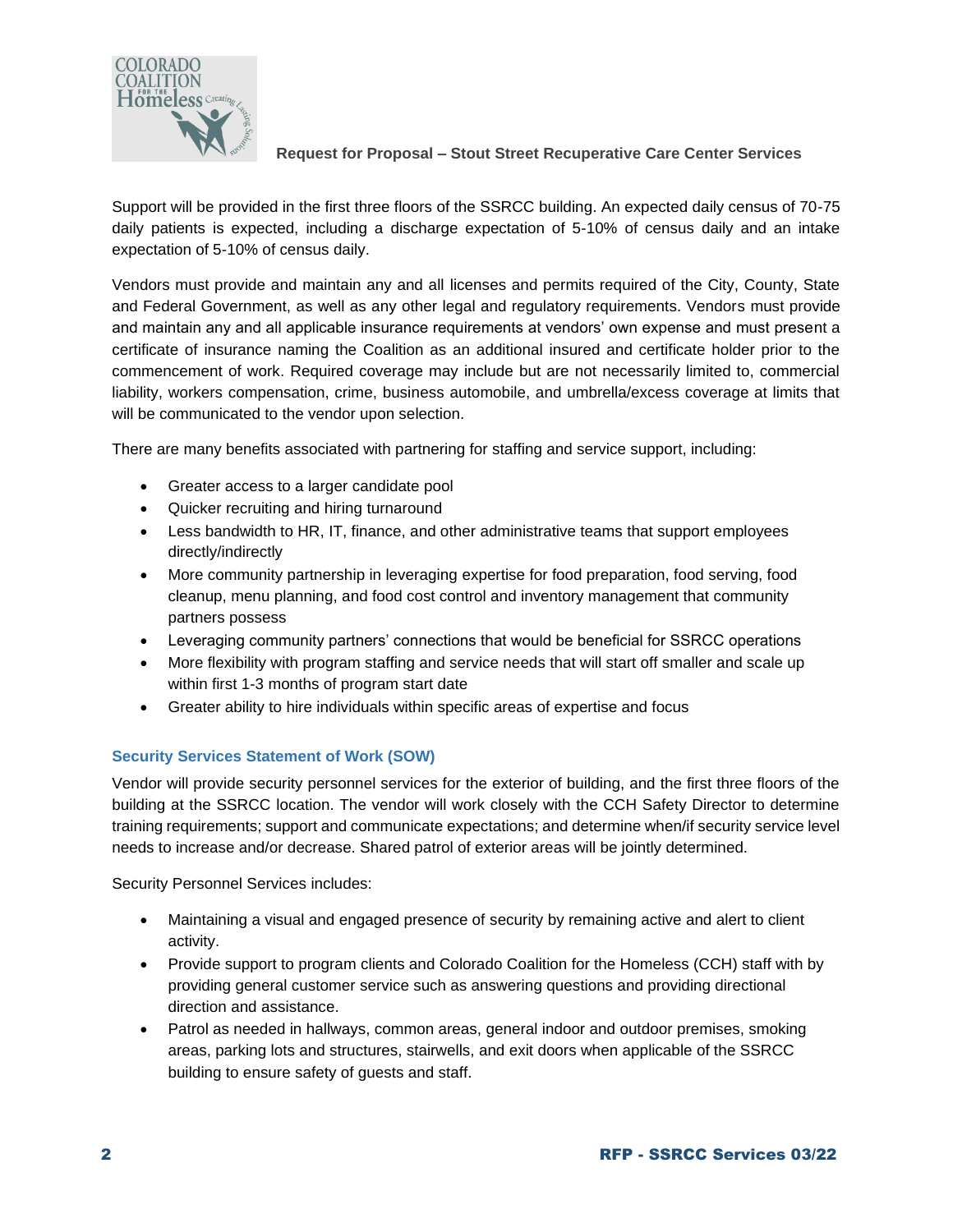

- Support CCH staff by managing de-escalation and client engagements in the lobby, common areas, staff areas, and client areas, by maintaining a peaceful milieu by enforcing facility rules, regulations and applicable health safety standards.
- Accompany CCH staff to perform wellness checks with clients.
- Assist with escalated guests or any other situation where a security presence is needed.
- Generally, always maintain engagement and visibility and inform CCH of noted concerns.

Exclusions:

- Provide wellness test related activities,
- Providing medical response,
- Using physical force with clients unless there is imminent danger to one's life

# **GOALS**

## **Identified Partnership Service Goals**

CCH is seeking a qualified vendor to partner with us to provide support to ensure the SSRCC program is operational in a functional and efficient manner to meet the needs of up to 75 clients every day. This program will provide a much-needed resource to the unhoused in the Denver-metro region and services will fill a current gap in the healthcare system. Support to clients will have a focus on trauma informed care; motivational interviewing to partner on shared goals; and harm reduction. Support between organizations and teams will have a focus on trauma informed communication, SBI feedback, and a collaborative approach to navigating challenges that arise. Partnered organizational goals will include regular meetings and frequent check-in between leadership and a supportive environment for frontline staff onsite.

CCH is requesting vendors allow CCH to have input and guidance regarding necessary trainings for all vendor staff, especially in areas of communication, feedback, collaboration, motivational interviewing, trauma informed care, harm reduction, and social determinants of health. CCH is requesting vendors partner on a collaborative framework of structure so that vendor staff attends CCH meetings, huddles, and participates as needed for optimal teamwork between organizations.

### **Project Deliverables**

Following is a complete list of all project deliverables:

| <b>Deliverable</b>       | <b>Description</b>                                                                           |
|--------------------------|----------------------------------------------------------------------------------------------|
| Deliverable #1 (general) | Vendor will provide framework for notification of issues/challenges/problems<br>to CCH staff |
| Deliverable #2 (general) | Vendor will provide regular availability for meetings to collaborate                         |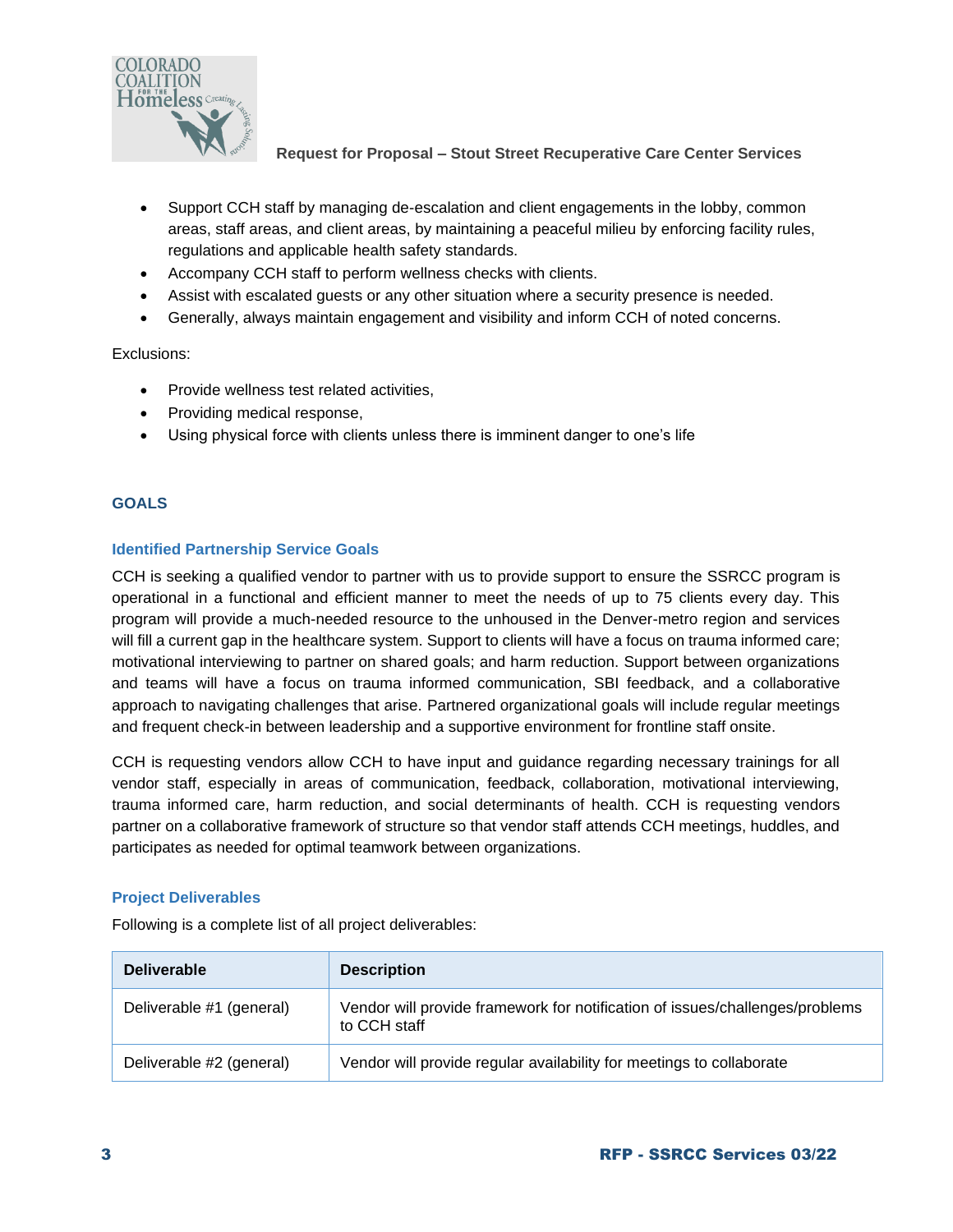

| Deliverable #3 (security) | Cost Estimate for 24/7 security personnel services for 1 individual as<br>described in SOW for 01AUG2022 through 31DEC2023 (initial contract<br>period) |
|---------------------------|---------------------------------------------------------------------------------------------------------------------------------------------------------|
| Deliverable #4 (security) | Cost Estimate for 24/7 security personnel services for 1 individual as<br>described in SOW for 01JAN2024 through 31DEC2024                              |

# **Timeline for Execution and Solicitation**

Key project dates are outlined below. Dates are best-guess estimates and are subject to change until a contract is executed.

- 23MAR2022 Solicitations extended/open to Vendors
- 04APR2022 Questions, clarification, additional information, and feedback requested to CCH from Vendors will be made by this date
- 012APR2022 Questions, clarification, additional information, answers, and feedback requested by CCH to Vendors will be made by this date
- 19APR2022 **Proposals due to CCH by this date by 1159**
- 03MAY2022 Selection of Vendor/Vendors services bid approval or decision to choose no bid/no services support made by this date
- 04MAY2022 **Notification to Vendors of decision for bid approval or decisions of no services will be provided by this date**
- 05MAY2022 Meetings for vendor collaboration timeline will start on this day; Contract negotiations, if applicable, start on this day
- 15JUN2022 Contract finalized and executed
- 01AUG2022 Doors expected to open with goal of 75 patient daily census within 2-3 weeks

# **Supplied Material**

CCH will not provide supplied material for the execution of the laundry, food, security, or janitorial/ housekeeping services. Vendor is expected to supply their own materials for the execution of all services.

# **SOLICITATION INFORMATION**

# **Contract Type**

This contract will be a Firm Fixed Price with Prospective Price Redetermination contract with allotment for cost method that establishes a firm fixed price for the initial contract period but allows for mutually agreedupon increases or decreases annually during subsequent price periods. A fixed-price contract with prospective price redetermination will be used so both parties can negotiate a fair and reasonable firm fixed price for an initial period, but not for subsequent periods of contract performance.